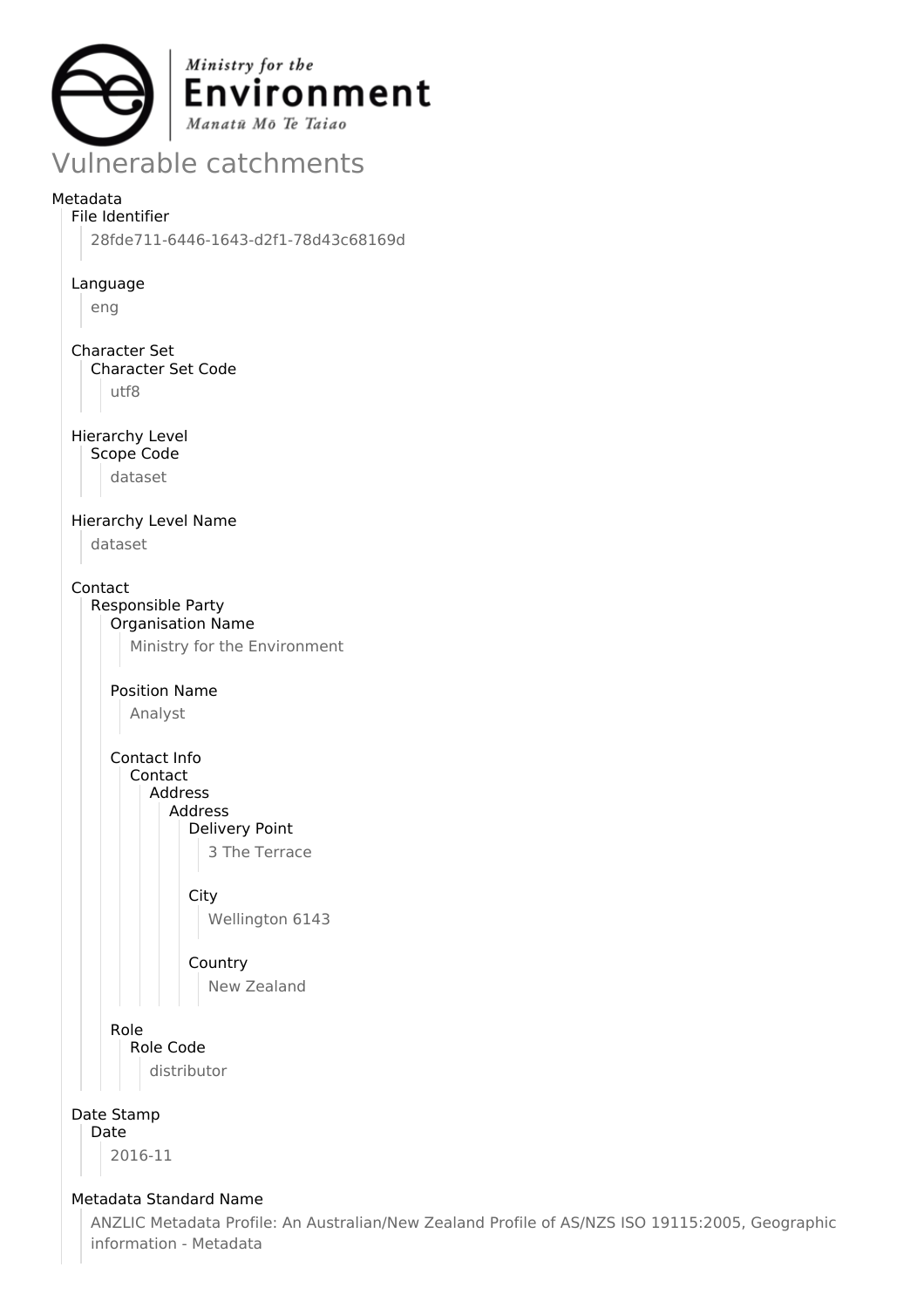#### Metadata Standard Version

1.1

### Identification Info

#### Data Identification

Citation

#### Citation Title

FIF catchments

#### Date

#### Abstract

The Government has committed \$100 million over 10 years through the Freshwater Improvement Fund to support initiatives which improve the management of fresh water within quality and quantity limits. The fund focuses on projects that will make a significant and measurable improvement to rivers, lakes, streams, groundwater and wetlands, with priority on the most vulnerable catchments. A vulnerable catchment is one where the state of the water bodies within that catchment are considered under threat, but not yet degraded to a point beyond which returning them to good heath may be complex, expensive and potentially not possible. This is based on the available data we have about the physical state of the water and the land use around the water, and takes into account the significance of the water to the catchment, people and the economy. Whilst the fund gives priority to projects located in catchments identified as vulnerable, projects located in catchments not classified as vulnerable are also able to apply for funding.

#### **Status**

Progress Code

completed

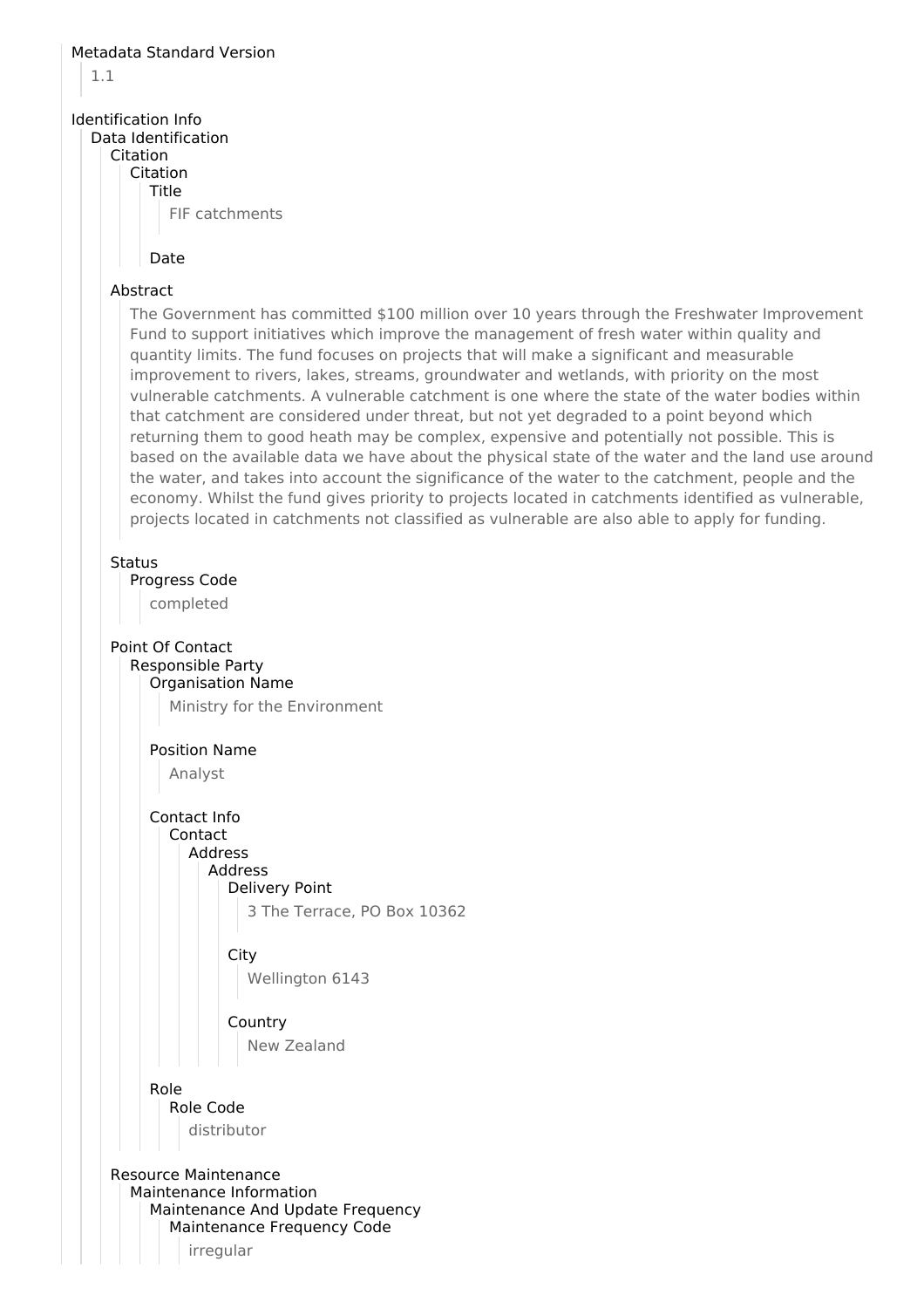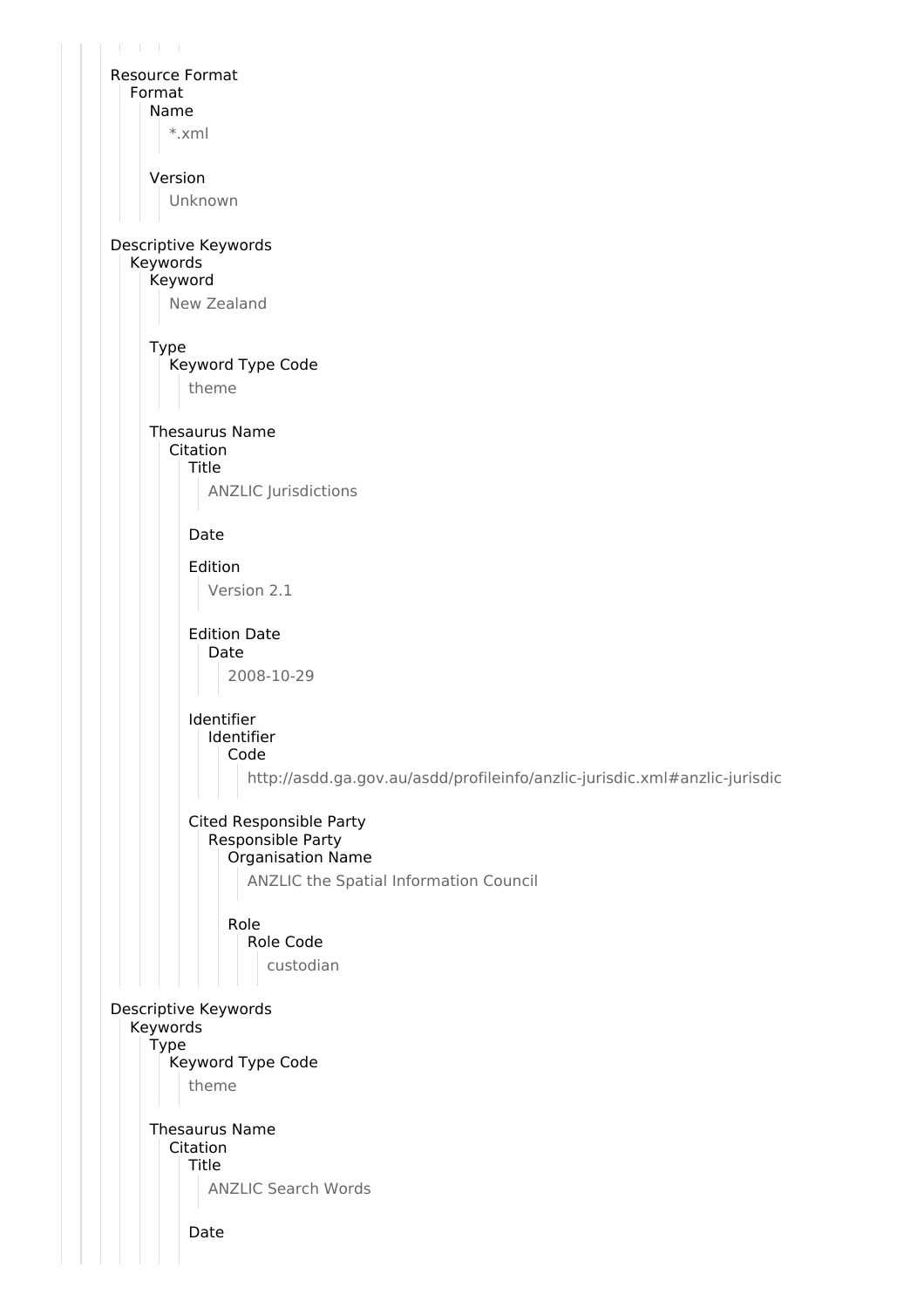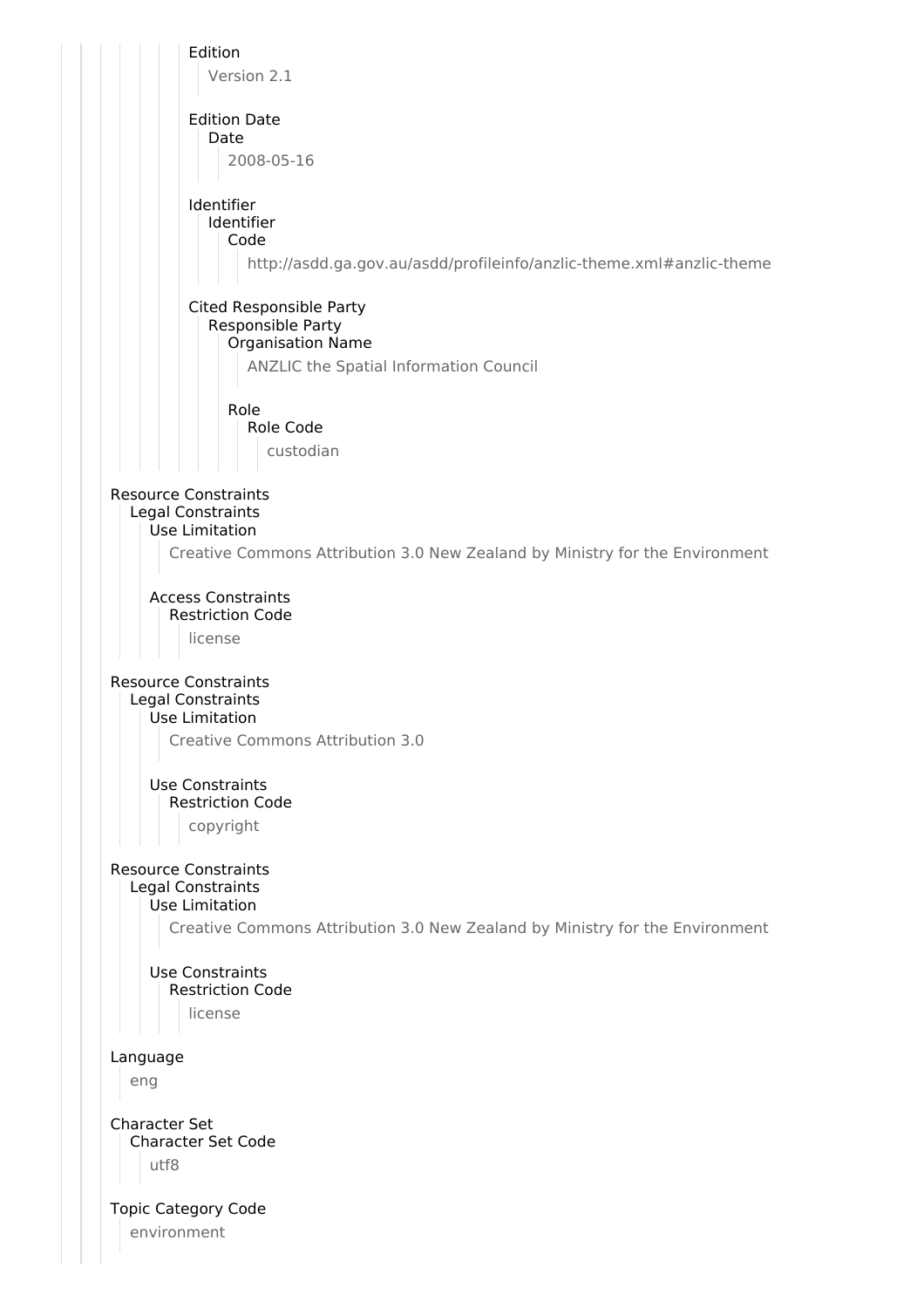